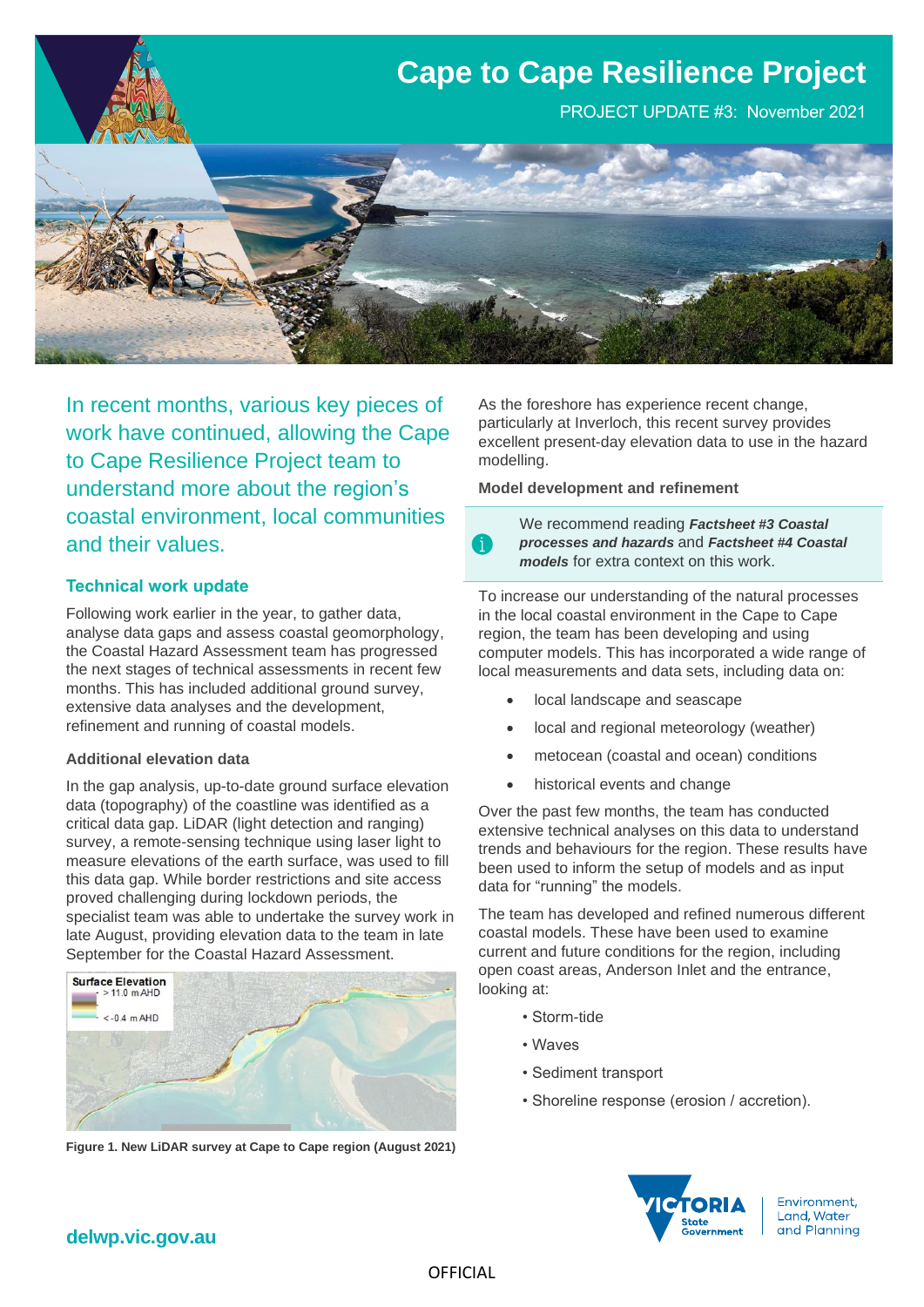# **Cape to Cape Resilience Project**

A range of conditions (scenarios) have been examined by the team. These include frequently occurring storm conditions, rarer / more extreme storm events, various sea level rise projections, and different catchment flows.

Analyses have also included particular focus on the understanding the recent change experienced at Inverloch Surf Beach.

#### **Assessment outcomes so far**

Technical analyses, including modelling outcomes from the Coastal Hazard Assessment, have recently been completed. These are currently being peer-reviewed by technical reviewers.

Our project team presented the assessment results, including modelling results, to the project working group, control board and technical reference group in early November.



**Figure 1. A snapshot of some of the many analyses undertaken so far to understand the Cape to Cape coastal environment** 

The team will use mapped outputs ("hazard extents") of the model results, to look at areas of the Cape to Cape coastline that are currently exposed to or may be exposed to hazards in the future. This also includes examining the values and assets in these areas that may be impacted by current and future hazards.

We will use this exposure analysis to inform the risk and vulnerability assessment, determining where adaptation (hazard mitigation) might be necessary.

> Upcoming factsheets will explain more about what we mean by "risk" how we use this information to assess and understand current and future hazards to inform development of adaptation options.

### **Engagement update**

#### **Stage 1 Community Engagement**

Over July, August and September, we focussed on gathering community perspectives to inform our Community Values Study. Due to Covid-19 restrictions, the community consultation activities were all online for this first stage of engagement.



**Figure 2. Online community briefings were held in August 2021** 

Using a range of methods – a targeted survey and interactive map story board – we asked people to share their coastal perspectives, what they value most about the Cape to Cape region and what makes the region so special. We also hosted several online community information workshops with interactive discussions.

Have a look at our **[Stage 1 community](https://www.marineandcoasts.vic.gov.au/__data/assets/pdf_file/0032/544757/Cape-to-Cape_Stage1_EngagementFindings_Oct21.pdf)  [engagement summary](https://www.marineandcoasts.vic.gov.au/__data/assets/pdf_file/0032/544757/Cape-to-Cape_Stage1_EngagementFindings_Oct21.pdf)** to find out things we heard during our recent engagement activities.

More detailed analysis of this feedback is presented in the Community Values Study.

These activities allowed our team to hear from many people who live in and visit the Cape to Cape region. We thank everyone who contributed to the activities and discussions, sharing their views, ideas and experiences. This feedback has been central to informing our Community Values Study.

#### **Community Values Study**

Community values have an essential role in adaptation and resilience planning. Using the community engagement responses from Stage 1 activities, and a range of previous coastal engagement activities and discussions, the project team has analysed community values, priorities and perspectives.